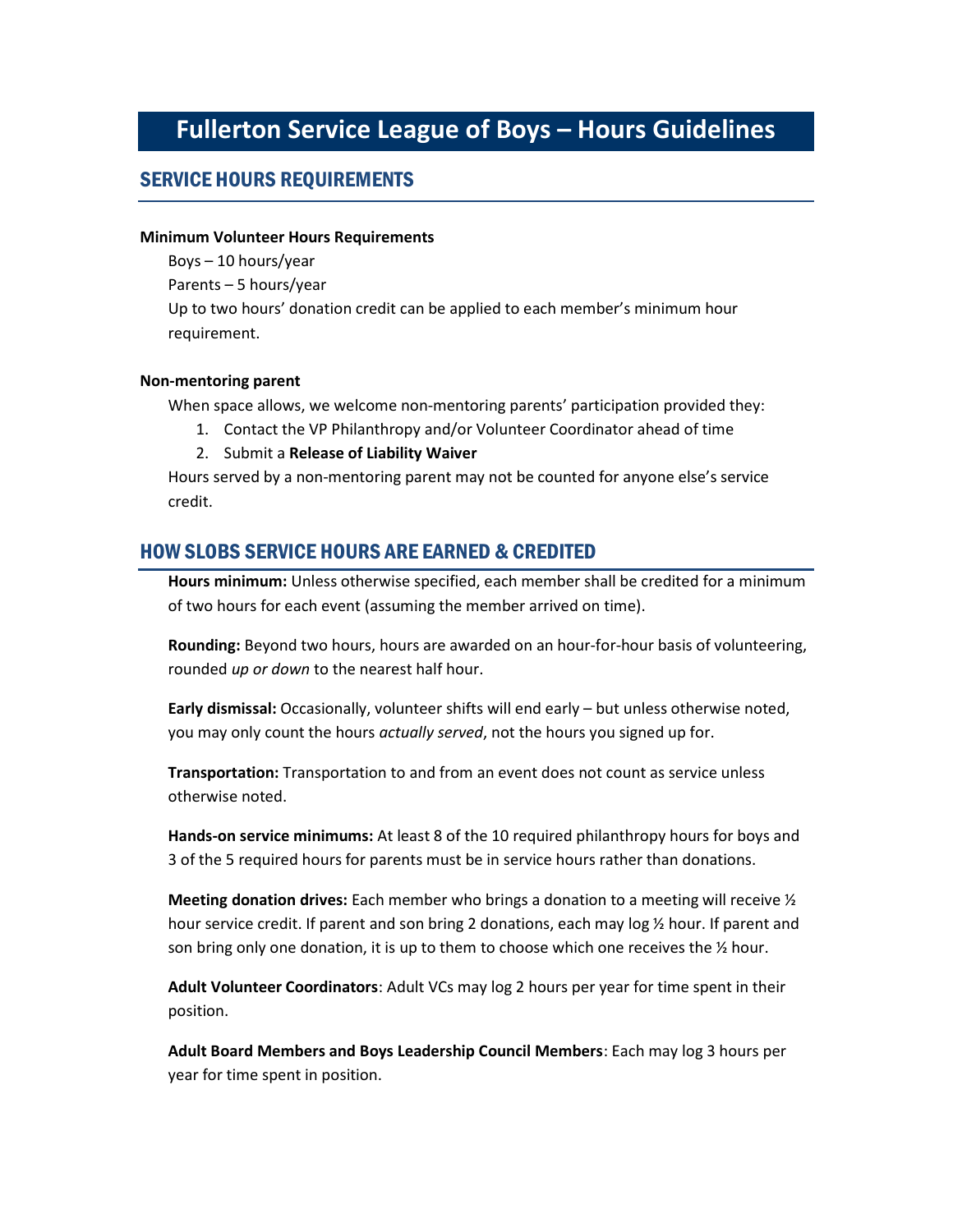Blog Posts: Each member who writes a short blog post (1-2 paragraphs) for the SLOBs website will receive 1 hour credit (maximum 2 per member per year).

Meeting videos: Each member who produces a meeting video will receive 2 hours credit (maximum 1 per member per year).

#### SHIFT CANCELLATIONS & "NO-SHOWS"

Members must provide at least 24-hours notice in order to cancel a shift and notify the SLOBs Volunteer Coordinator listed in the event details in Track it Forward. If you are uncertain who to contact, please email the VP Philanthropy. Members who are canceling within 72 hours of an event should make every effort to find a replacement.

Canceling with less than 24-hours notice and/or not showing up for an event is not acceptable. Members who give no notice before missing an event ("no-shows") will receive a warning for their first offense. A second or more "no-show" will result in the members' accrued service hours being deducted for the same number of hours that they signed up for at that event.

If a member has a last-minute emergency and must cancel the same day of a scheduled event, they must communicate this to the Volunteer Coordinator and/or VP Philanthropy.

#### REPORTING HOURS

Members are responsible for keeping personal records of their hours and for entering those hours into the group's tracking system. Effective May 1, 2016, SLOBs are using the Track It Forward program to sign up for volunteer hours and track earned hours. More information can be found in the Website Guidelines section.

Service hours should be reported within one month of completion.

Members are to log in any donations made at the meetings.

To submit non-SLOBs service hours for the President's Volunteer Service Award, the member must complete the Outside Service Hours form and return it to the VP Hours and Awards by June  $1^{st}$  (following the completion of the service year). Please do not log any non-SLOBs hours into Track-it-Forward.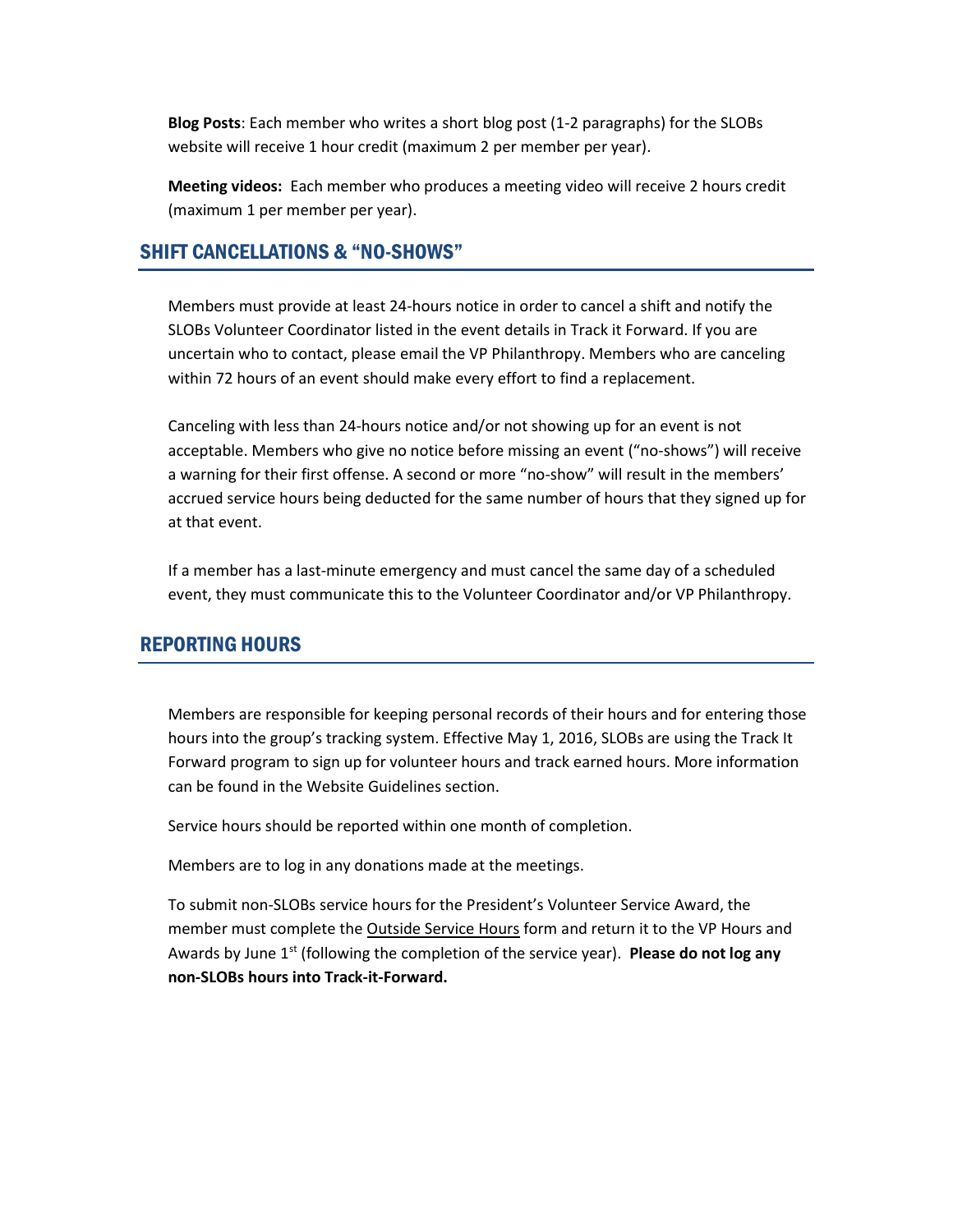#### HOURS NOT MET

If a member has not met his service hours minimum by the last meeting:

- He will not receive certificate of completion at the year-end awards ceremony.
- He will have until June 30 to complete his 10 hours and cannot start accruing hours for the next year until the previous year's hours requirement has been met.
- Membership fee must be paid in full for upcoming year before he can sign up for service events.
- If hours are not completed by June 30, membership may be revoked and fees forfeited.